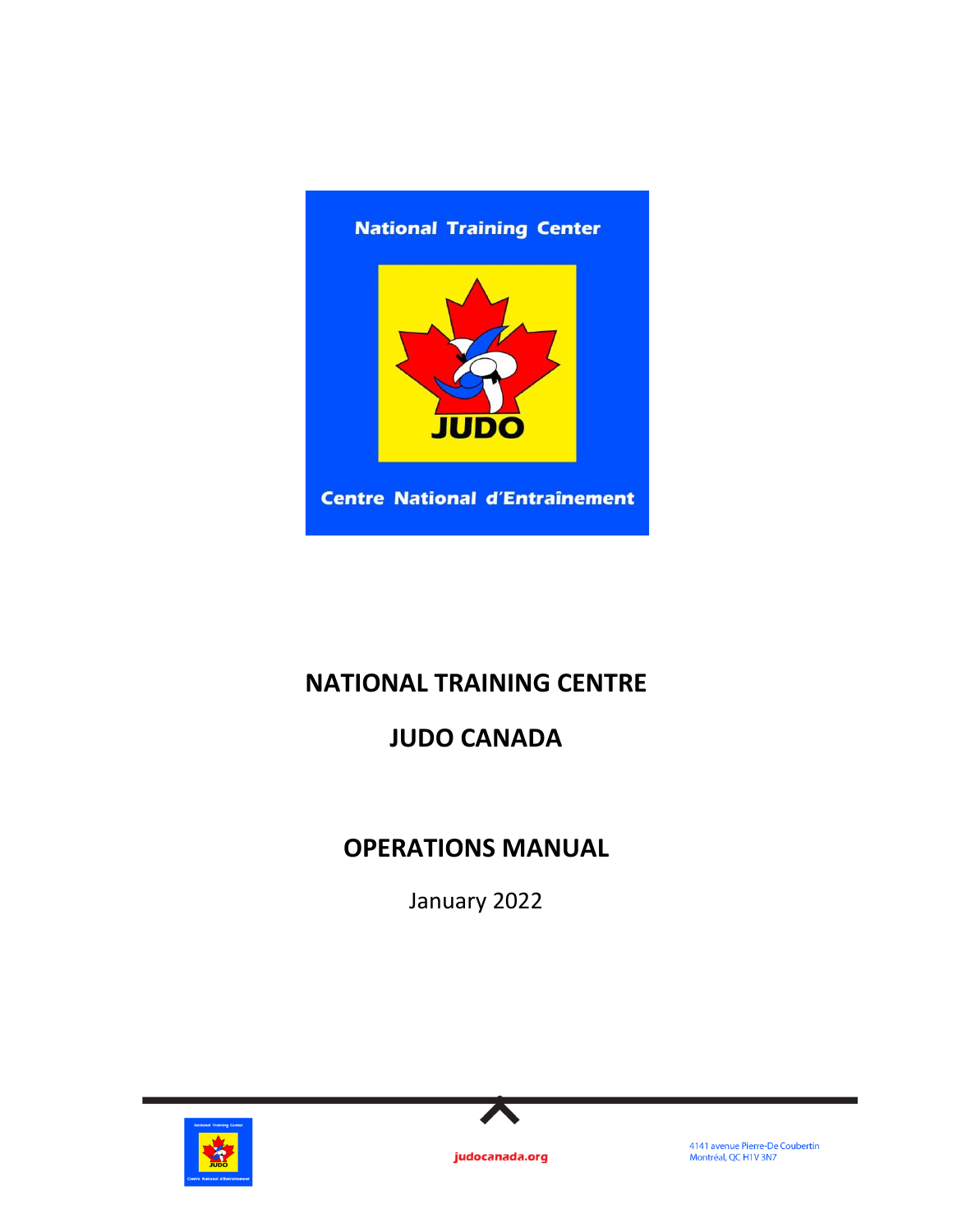# **Table of Contents**

- I- L'Institut national du sport du Québec (INS Québec)
- II-- Mandate and Different National Training Centre Access Levels
- III- Membership Criteria
- IV- Training Schedule
- V- National Centre Operational Rules
- VI- National Training Centre Application Form
- Annex 1: Physical Tests
- Annex 2: Coaches and Support Staff
- Annex 3: Recommended National Centre Education



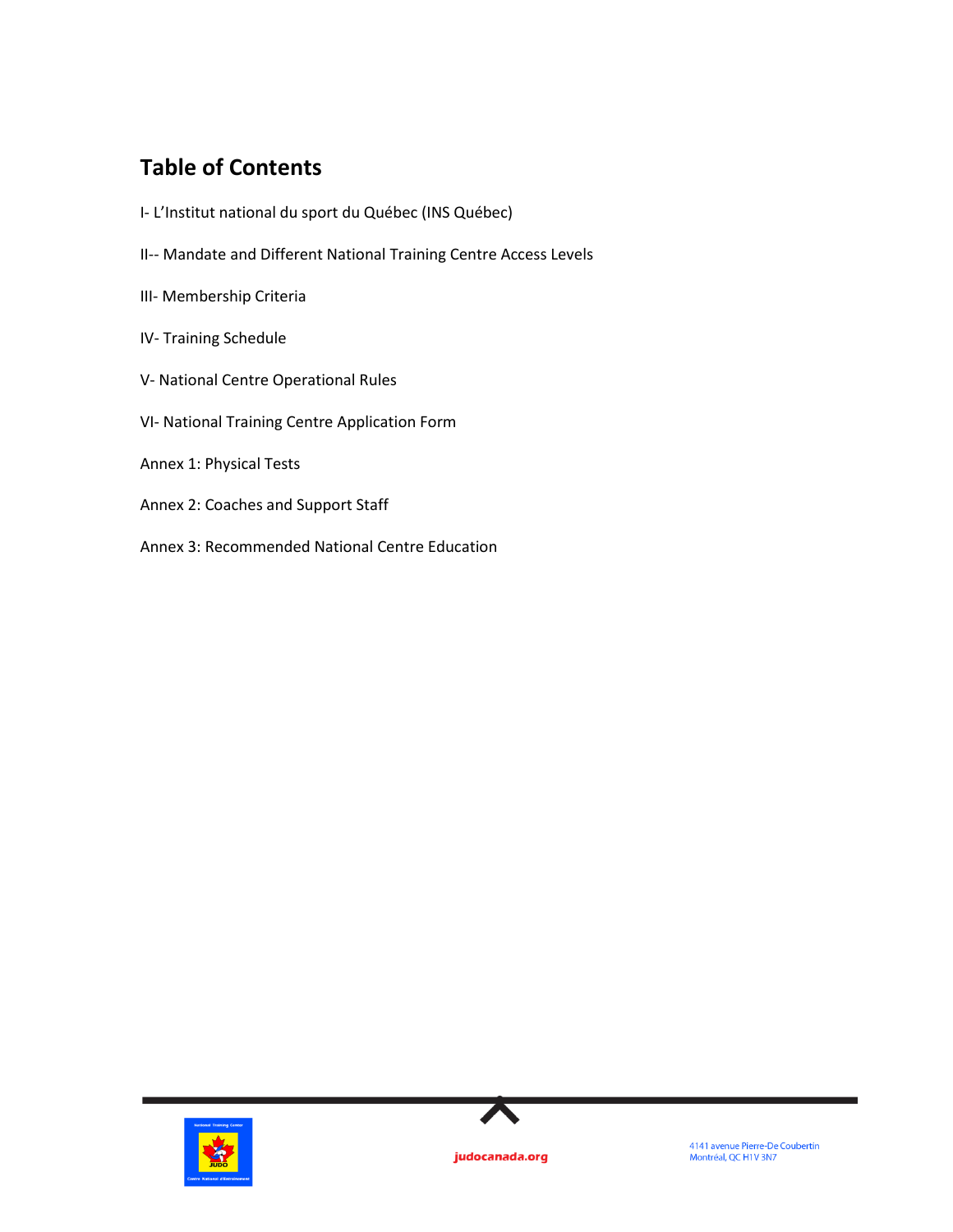# **I- L'Institut national du sport du Québec**

L'Institut national du sport du Québec (Québec National Sports Institute; INS Québec) is an organization whose mission is to provide all Québec high-level athletes and coaches with structured and integrated services, on par with the world's best practices, to help them achieve excellence. INS Québec plays a fundamental role in the pursuit of excellence for high-level athletes and coaches which emanates onto the Canadian and international scene.

With the financial support of the Québec government, INS Québec now hosts ten resident sports under one roof and allows high-level athletes and coaches to benefit from priority access to international-calibre sports facilities, as well as a range of cutting-edge technology and sports medicine services. INS Québec's foremost priority is the training of high-level athletes identified by their national federations, with secondary attention given athletes identified as "Élite" (Elite) or "Relève" (up-and-coming) by their respective provincial federations.

# INS Québec Rules:

- Athletes must always be accompanied by a coach or service worker.
- Athletes, coaches, and staff may be asked to participate in promotional and media activities.
- INS reserves the right to refuse access to athletes who have not attained "Excellence" status.
- For visitors, a list of names is to be submitted in advance and available at the activity entrance.
- Athletes are to respect the pre-established schedules.
- Athletes identified as "Excellence" have access to private locker rooms with sauna and showers situated at the 100 level, accessible from 6:30 am to 10 pm. Each athlete will receive a locker in his name, where equipment can be stored permanently.
- Access to the hydrotherapy lab is by reservation only. An INS representative must be present.
- Training rooms and gyms: access to these rooms is to be determined in accordance with an established schedule and only under supervision of an INS representative.

### Service Plan

As well as access to training facilities and shared spaces, INS Québec offers a range of sports medicine, scientific, training and personal development services targeted at athletes and coaches from resident training groups. The service plans are adapted for the number of athletes, the national federation's financial capabilities and INS priority level, which is different for every sport.





4141 avenue Pierre-De Coubertin Montréal, QC H1V 3N7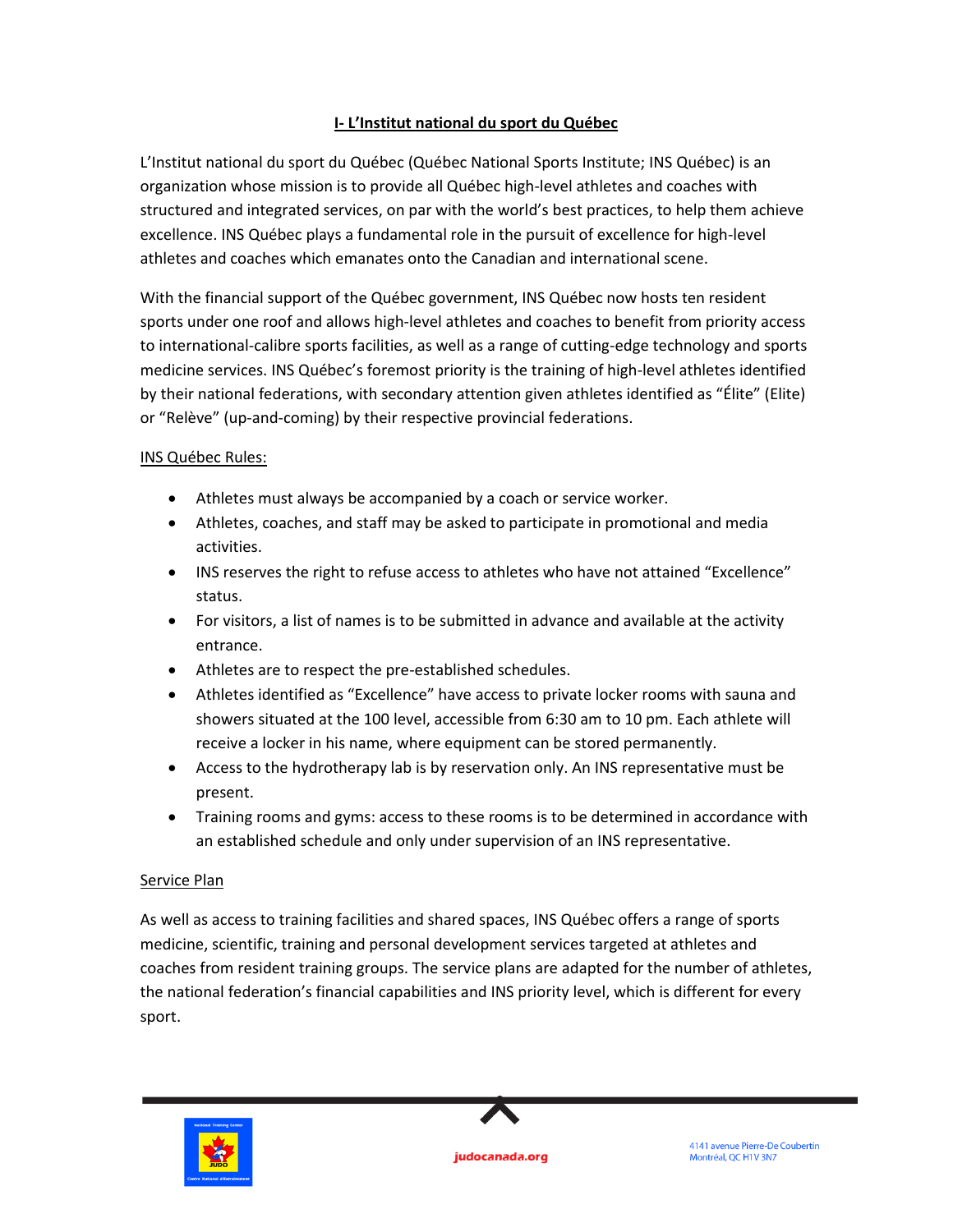# **II- Judo Canada National Training Centre Mandate**

*Judo Canada's objective is to produce extended podium performances at the Olympic Games, Senior World Championships, Junior World Championships, and Cadet World Championships.*  The objective of the National Training Centre is to offer athletes the coaching and training necessary to achieve these goals.

## **National Centre Access and Advantages**

There are three types of access to the National Centre:

- 1) Full-time Group:
- Access to all judo practises.
- Access to physical training sessions alongside physical trainers (see Annex 2).
- Coaching by a national coach (see Annex 1).
- Specialized services (nutritionist/sport psychologist/massage therapist/sports therapist/etc.) (see Annex 2).
- 2) Part-time Group: Monday & Tuesday & Thursday
- Access to judo practises
- 3) Occasional Group:
- Limited-time access to judo practises only (ex.: national camp)

You must fill out an application form to be eligible for one of the three groups above: [https://www.judocanada.org/ntc\\_cne/.](https://www.judocanada.org/ntc_cne/)

# **III- Membership Criteria**

### **1. Competitive results**

Results must demonstrate potential to become an international-level competitor.

### **2. Discipline in training**

Ability to train full-time at the National Training Centre. Compliance with minimum training requirements.

### **3. Long-term goals**

Minimum objective: commit to a career in judo



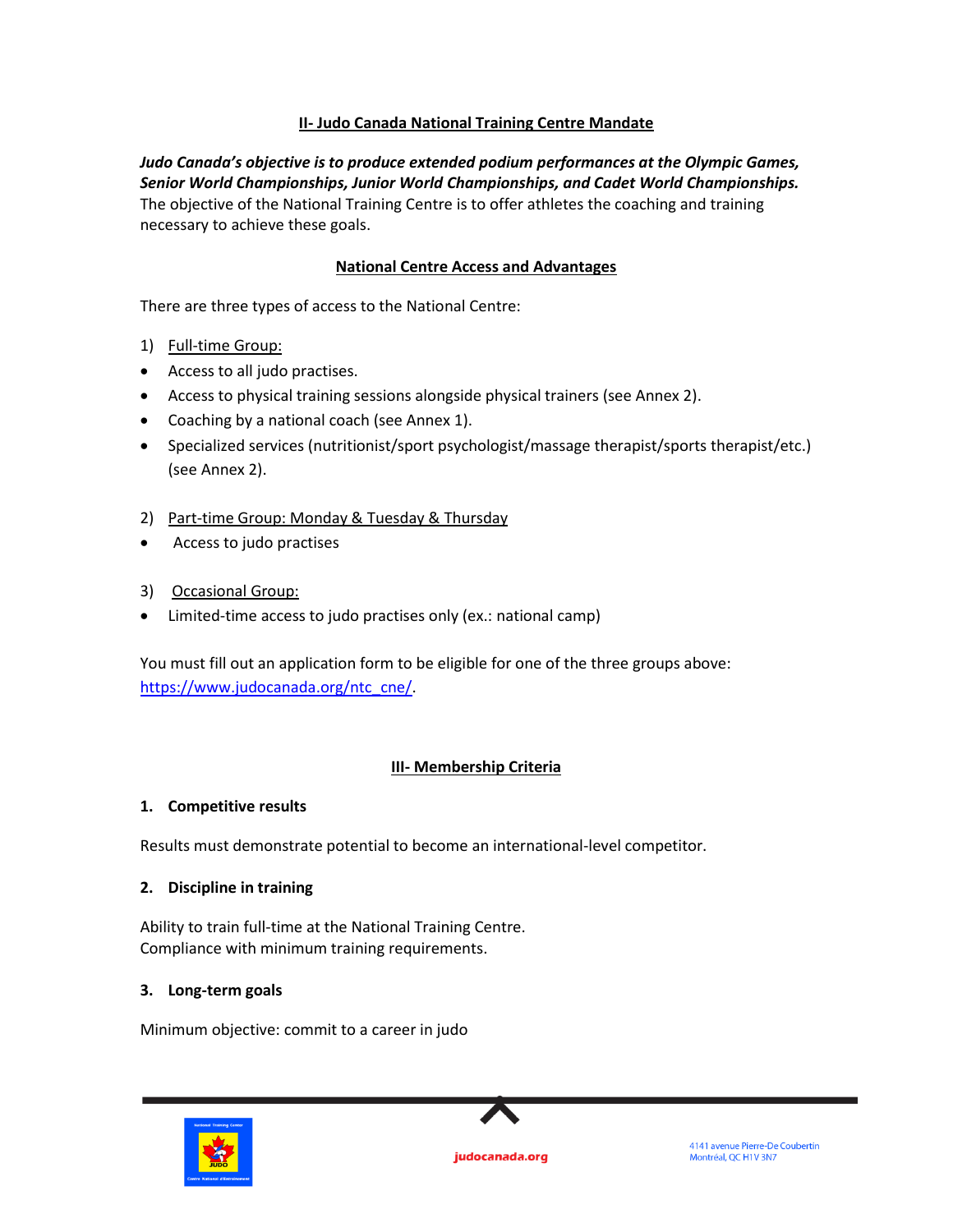# **4. Physical Tests**

A series of tests is proposed to assess the physical condition of judo athletes when they first enter INS Québec. These tests are divided in four categories: 1- anthropometric measurements, 2- strength and power (lower and upper body), 3- anaerobic capacity, 4- aerobic capacity. For more information, see annex 1.

| Lundi           | <b>Mardi</b>          | <b>Mercredi</b> | Jeudi                 | Vendredi       | Samedi           |
|-----------------|-----------------------|-----------------|-----------------------|----------------|------------------|
|                 |                       |                 |                       |                | Judo -           |
|                 |                       |                 |                       |                | <b>Technical</b> |
|                 | Judo -Technical       |                 | Judo - Technical      |                | 9:30-11:00       |
| Physical        | $9:30-11:00$          | Physical        | 9:30-11:00            | Physical       | $JC$ group $-$   |
| Preparation     | JC group - Full time  | Preparation     | JC group - Full time  | Preparation    | <b>Full time</b> |
|                 |                       |                 |                       |                |                  |
|                 | Judo Sport-Études     |                 | Judo Sport-Études     |                |                  |
|                 | $2:15-3:45$           |                 | $2:15-3:45$           |                |                  |
|                 | Judo- Drill & Randori |                 | Judo- Drill & Randori |                |                  |
| Judo - Drill &  | $5:00-6:30$           |                 | 5:00-6:30             |                |                  |
| Randori         | Group 1: Women &      | Judo - Drill &  | Group 1: Women &      | Judo - Drill & |                  |
| $5:00 - 7:00$   | U16 & Men light &     | Randori         | U16 & Men light &     | Randori        |                  |
| Group 1 & 2     | Sport-Études &        | $5:00 - 7:00$   | Sport-Études &        | $5:00 - 7:00$  |                  |
| Open to partial | Open to Partial time  | JC group full   | Open to Partial time  | JC group full  |                  |
| time group      | group                 | time            | group                 | time           |                  |
|                 | Judo- Drill & Randori |                 | Judo- Drill & Randori |                |                  |
|                 | $6:30-8:00$           |                 | $6:30-8:00$           |                |                  |
|                 | Groupe 2: Men Mi-     |                 | Groupe 2: Men Mi-     |                |                  |
|                 | heavy & heavy Open    |                 | heavy & heavy Open    |                |                  |
|                 | to partial time group |                 | to partial time group |                |                  |

# **IV- Training Schedule**

*\* Training sessions in blue are open to part-time athletes*

Statutory Holidays (Training Centre is closed):

- December 24 as of noon
- December 25
- December  $31<sup>st</sup>$  as of noon
- $\bullet$  January 1st



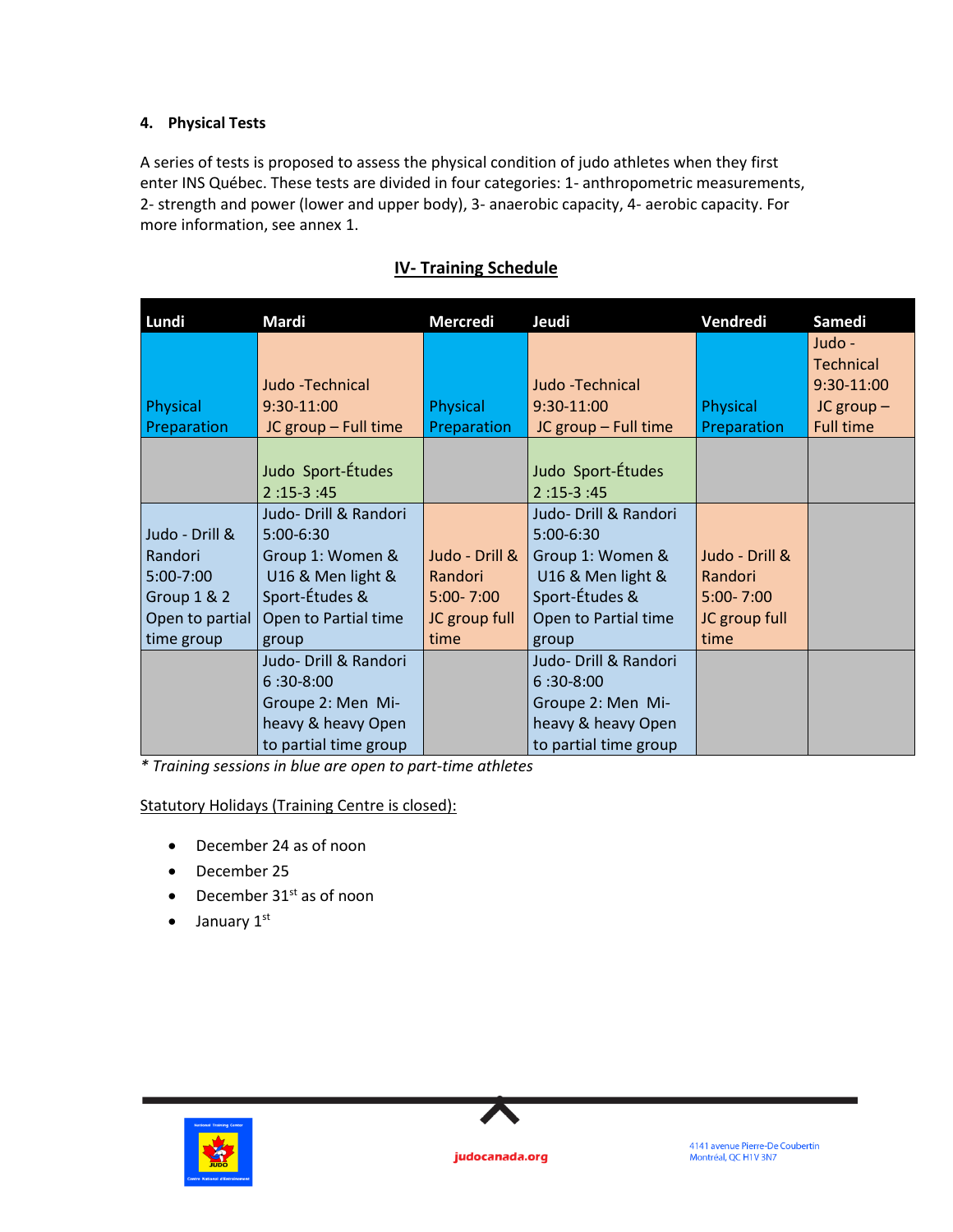# **V- National Centre Operational Rules**

For carded athletes: compliance with the Athlete Agreement signed with Judo Canada will be used to evaluate the athlete's status.

For non-carded athletes, national Centre athlete's status will be evaluated monthly. The evaluation criteria are the following:

1) Compliance with INS Québec rules.

2) Punctuality and attendance at practices, events, and treatments as established by the coaches and the practitioners.

- 3) Performance in practice and in competition.
- 4) Respecting judo's core values (respect, politeness, sincerity, modesty, emotional control, selfdiscipline, friendship, honour, and courage).

Athletes will be evaluated on a monthly basis by National Centre staff, and if necessary, provincial staff. The following measures are to be taken in the case of a negative evaluation (depending on severity):

- 1) Probation period;
- 2) Reduction of status;
- 3) Expulsion from the National Centre.

# **VI- National Training Centre Application Form**

# **All applications must be completed online:**

[http://www.judocanada.org/ntc\\_cne/](https://www.judocanada.org/ntc_cne/)



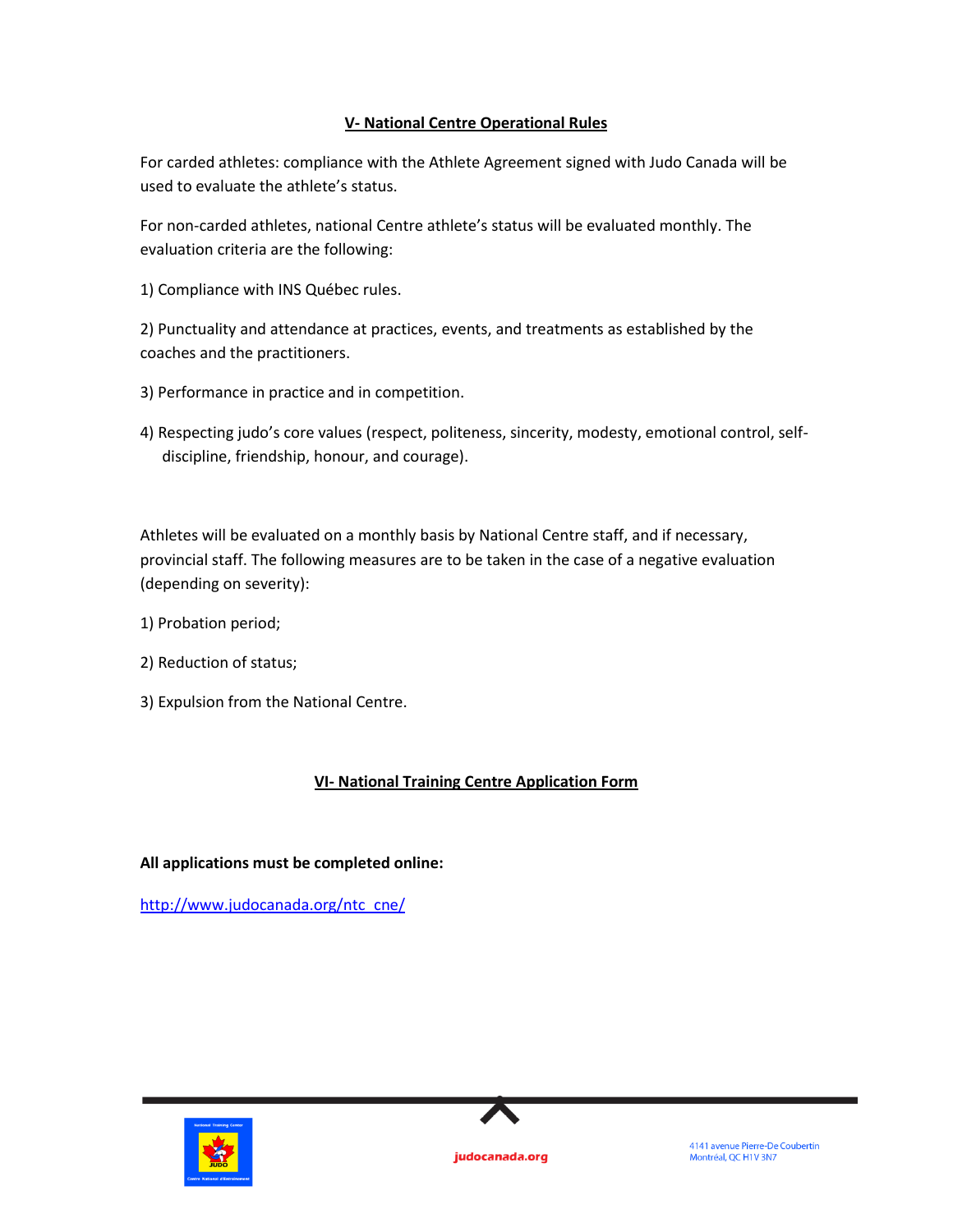# **Annex 1 - Coaches and Support Staff**



# *Nicolas Gill (CEO and High Performance Director)* [n.gill@judocanada.org](mailto:n.gill@judocanada.org)

The Montreal native is the most prolific judoka in Canadian judo history, Nicolas won two Olympic medals and three World Championship medals. He competed in four Olympic Games and was the flag bearer for the Canadian delegation at the opening ceremony of the Athens Games, in 2004. After retiring as an athlete in 2005, Nicolas chose to dedicate himself to the development of high-level judokas. He has been National Team Coach starting in 2005 and performed the dual functions of High Performance Program Director for Judo Canada as well as National Team Head Coach from 2009 to 2016. Since 2016 Nicolas has taken on new challenges within the Canadian judo federation as CEO, although he continues to perform the functions of the HPD.



# *Marie-Hélène Chisholm (High Performance Manager)* [mh.chisholm@hjudocanada.org](mailto:mh.chisholm@hjudocanada.org)

National Team member for nearly 14 years, Marie-Hélène was a very successful competitor. She placed  $5<sup>th</sup>$  at the Athens Olympic Games, which was the best female result in the history of Canadian judo at the time. The following year she also placed  $5<sup>th</sup>$  at the 2005 World Championships in Egypt. Marie-Hélène is a certified NCCP level 5 judo instructor. After retiring from competing, she worked at Judo Québec as a provincial coach from 2008 to 2009. She joined Judo Canada in 2009 as the Assistant Coach of the women's national team. Marie-Hélène kept that position until 2013 and then pursued other opportunities as Judo Canada High Performance Manager. She is also the founder and the chair of the Judo Canada Gender Equity Committee.



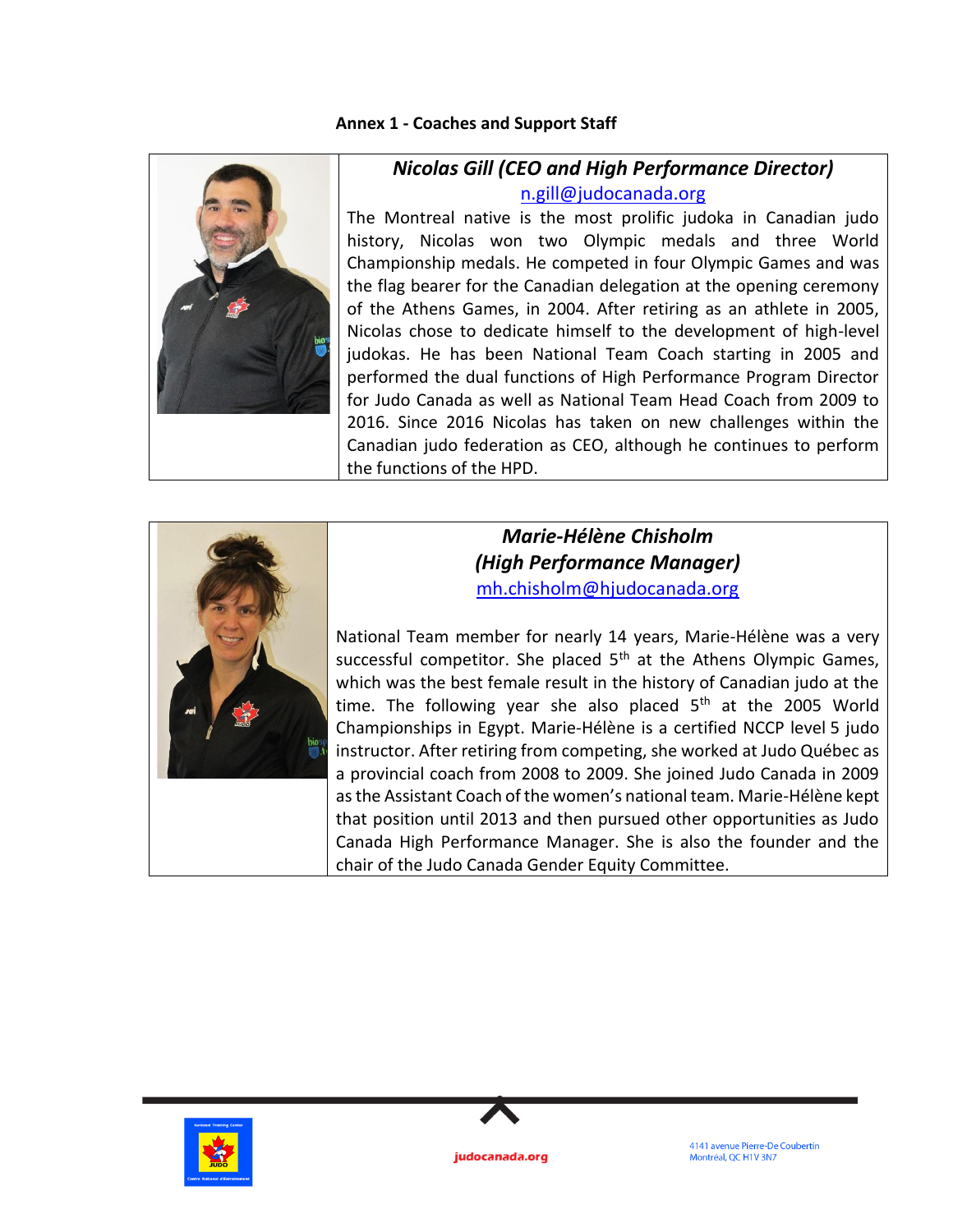

# *Tiffany Hunting (Physiotherapist)* [t.hunting@judocanada.org](mailto:t.hunting@judocanada.org)

Tiffany Hunting joined Judo Canada in 2016. She holds a degree in Physiotherapy from McGill University, as well as a master's degree in Human Nutrition. She is a registered member of the International Federation of Sports Physiotherapy (RISPT) and is also a Fellow of the Canadian Academy of Manipulative Therapy (FCAMPT). A passionate athlete herself, Tiffany has always enjoyed being involved with all types of sports. For Tiffany, her job is to help the athlete reach their sports goals. In addition to working as a physiotherapist, she is involved in the planning and management of medical staff at Canadian tournaments. She also provides tireless support to her fellow coaches and nutritionists and is involved in the search for new partners.



# *Antoine Valois-Fortier (National coach- Senior)* [a.valoisfortier@judocanada.org](mailto:a.valoisfortier@judocanada.org)

Antoine started practising judo at the age of four at the *Club de judo de Beauport*. In 2008, Antoine moved to Montreal to train at the Shidokan Judo Club (former Judo Canada National Training Centre). It was during the 2012 London Olympic Games, where he won a bronze medal, that the world got to know Antoine's exceptional talent. In 2014, Antoine Valois-Fortier won his first medal, silver, at the World Championships, followed by two bronze medals in 2015 and 2019. Along with his athletic career, Antoine graduated with a bachelor's degree in Intervention in Physical Activity from the Université du Québec à Montréal and a Specialized Graduate Diploma in Sport Management from HEC Montréal. In December 2021, at 31 years old and after a remarkable career of more than 12 years on the national team, Antoine retired from competition. In January 2022 Antoine joined Judo Canada as the Senior National Coach.





4141 avenue Pierre-De Coubertin Montréal, QC H1V 3N7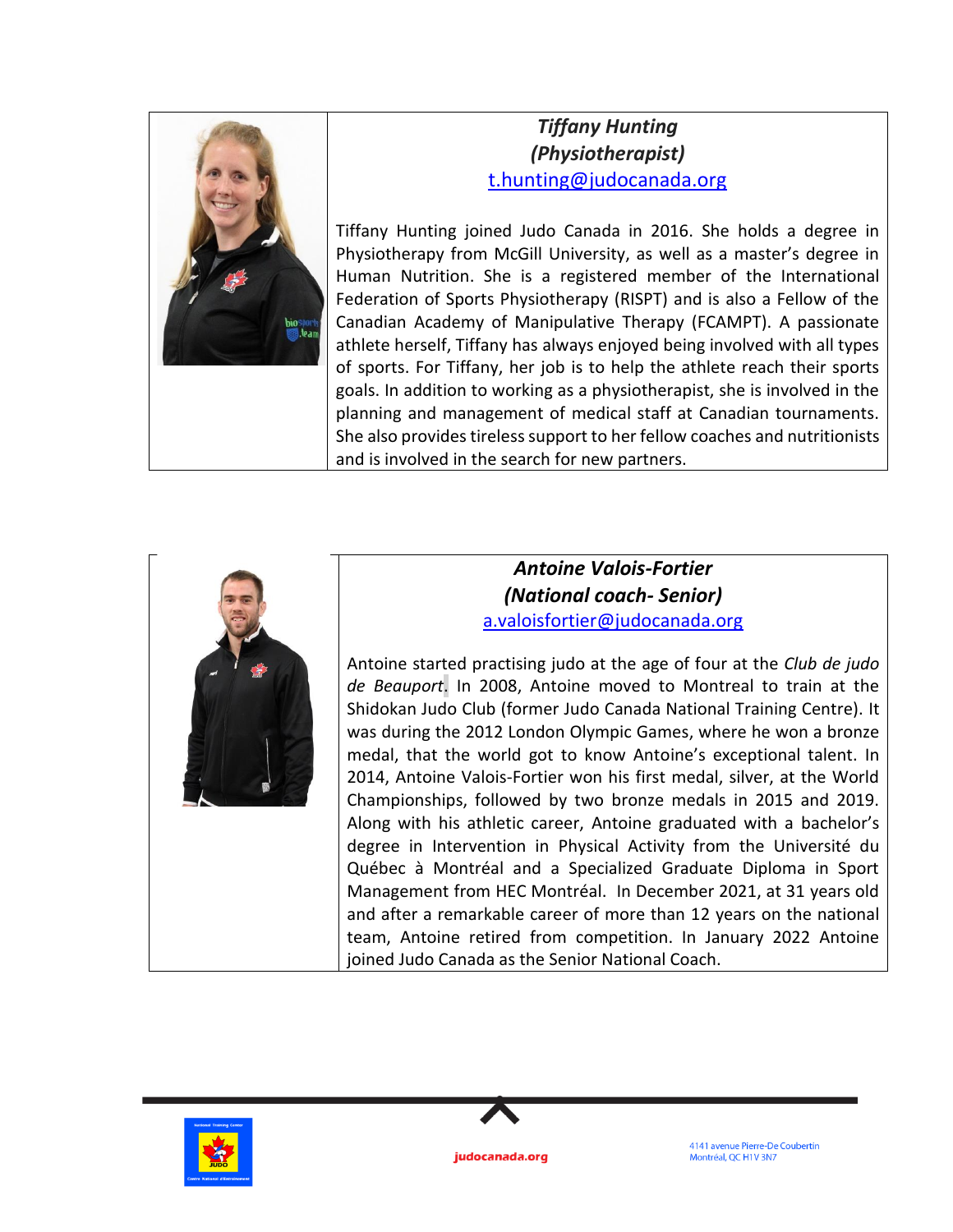

# *Sasha Mehmedovic (U23 & Junior assistant-national coach)* [s.mehmedovic@judocanada.org](mailto:s.mehmedovic@judocanada.org)

Sasha was born in Pancevo, Serbia, and came to Canada in 1993, when he was eight years old. He got into judo by following in the footsteps of his father, a judoka himself. A fan of contact sports and martial arts, Sasha chose to dedicate himself to judo as a way to pursue his Olympic dream. As a member of the national team for over 10 years, where he fought in the under 66 kg category, Sasha represented Canada at two Olympic Games in 2008 and 2012. Throughout his career, he won several medals in World Cups and Grand Prix competitions. The highlight of his career is a 7th place at the 2007 World Championships in Brazil. In September 2013, soon after retiring from competing, Sasha joined the Judo Canada coaches team.



# *Daniela Krukower (Junior/U23 assistant-national coach)* [d.krokower@judocanada.org](mailto:d.krokower@judocanada.org)

Daniela was born in Buenos Aires, Argentina and at an early age moved with her family to Israel where Daniela was introduced to Judo. Since 1999 she represented her birth country, Argentina, while competing at the highest levels. The highlight of Daniela's career came at the World Championships in Osaka in 2003 where she was crowned World Champion in the under 63 kg category. The following year she placed  $5<sup>th</sup>$ at the Athens Olympic Games. She retired soon after winning gold at the 2009 Pan American Championships. In addition to her great experience in judo, Daniela is also specialized in teaching Krav Maga and is an Expert 2 military and civilian instructor. She developed and teaches the Judo Canada self-defence for women programme, and she is also an instructor for the IJF academy. In January 2022 Daniela relocated to Montreal to become Judo Canada U23 assistant-national coach.



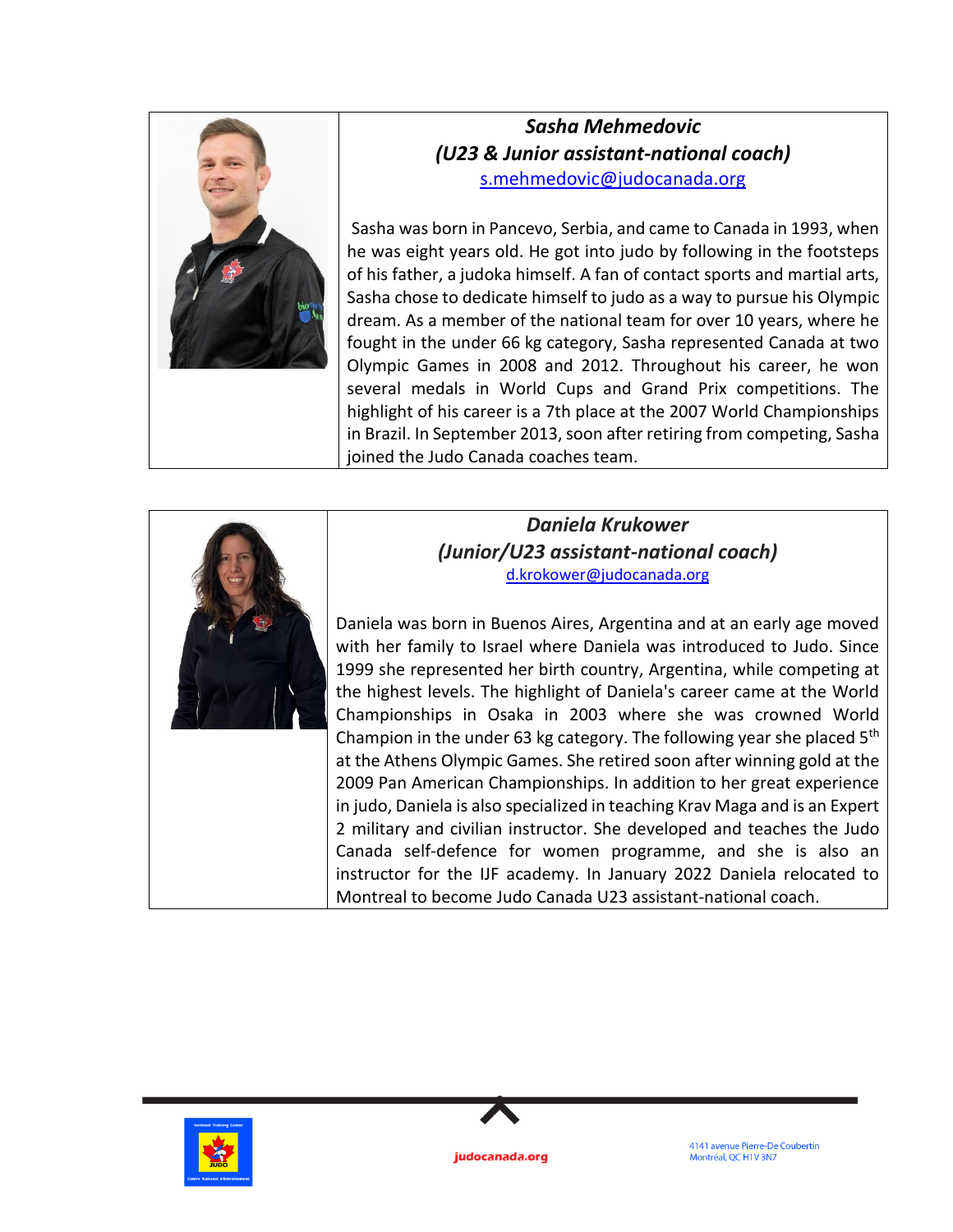

# *Janusz Pawłowski (Assistant National Coach)* [j.pawlowski@judocanada.org](mailto:j.pawlowski@judocanada.org)

Janusz Pawlowski was born in Sopot, Poland. The former Polish national team member attained remarkable success in his judo career, fighting in the under 65 kg category. Throughout his career, he was sixtime Polish national champion, won three European Championship medals, was two-time Olympic medallist and won three World Championship medals. Janusz holds a master's degree from the Academy of Physical Education in Gdansk, Poland, with a specialization in Judo Coaching. Since 1991, Janusz has been training athletes from various backgrounds and from different countries. Janusz is also fluent in five languages. He lived in Poland, Kuwait, Slovenia, and Italy before arriving in Canada in 2014, where he holds the position of Assistant National Coach at Judo Canada National Training Center in Montreal.



# *Alexandre Émond (National Training Centre Coach)* [a.emond@judocanada.org](mailto:a.emond@judocanada.org)

Alexandre started judo at the age of 6 at the Club de judo de Varennes. From an early age, Alexandre took part in several Canadian championships. He became a member of the national team at the age of 20 and competed in the London Olympic Games in 2012. The 2-times Pan-American Champion holds a bachelor's degree in Intervention in Physical Activity from the Université du Québec à Montréal. Since January 2017, he has joined the national team as a coach for young athletes transitioning to the Judo Canada National Training Centre (NTC) in Montreal. His role has since evolved to oversee all young athletes training at the NTC.



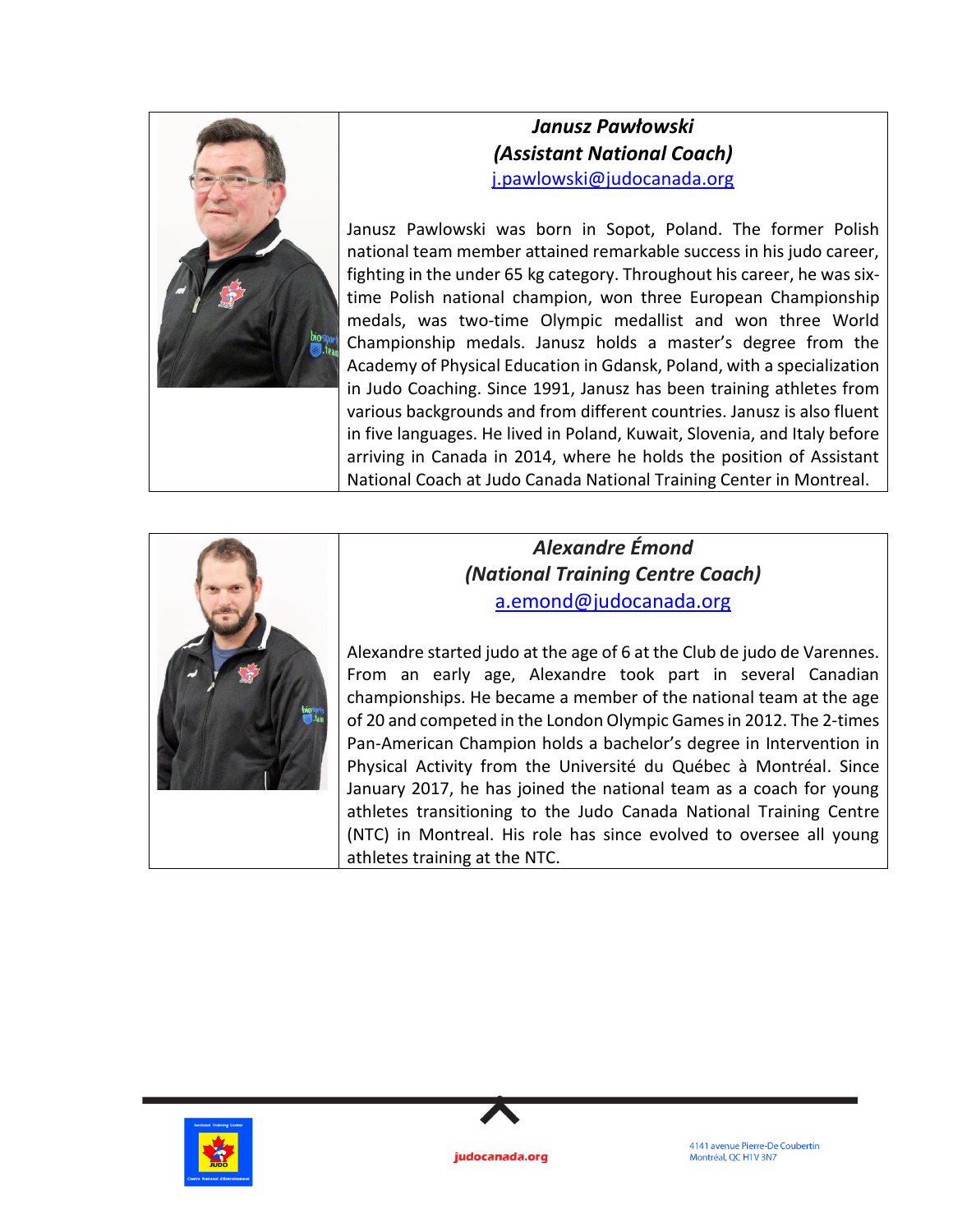# **Annex 2 – Recommended National Centre Education**

# **Secondary School - French: Édouard Montpetit**

6200 Ave Pierre-de-Coubertin Montreal (QC) H1N 1S4 514-596-4140 [http://edouard-montpetit.csdm.ca](http://edouard-montpetit.csdm.ca/)

Yearly Admission Criteria:

- Maintain a general average of 75%;
- Maintain a minimum grade of 65% or equivalent for those with descriptive report cards, with codes, in the two basic subjects: French and Math;
- Achieve a passing grade in all subjects;
- Demonstrate the motivation and attitude required to achieve outstanding results;
- Be recommended by a sports federation as an "Excellence", "Élite", "Relève", or "Espoir" athlete.

Required Documents:

- Birth certificate (original);
- Report card from the previous school year as well as a copy of the current school year's report card;
- Latest government-issued transcript (students in grades 11 and 12);
- Proof of residence (Hydro, Bell);
- Sports organization recommendation.
- The Sport-Study program is open to grades 11 and 12.

To register in this school, book an appointment with the Program Manager:

Jocelyn Côté Vice-principal SAPDÉ cotejoc@csdm.qc.ca École Édouard-Montpetit (514) 596-4140, ext. 7274



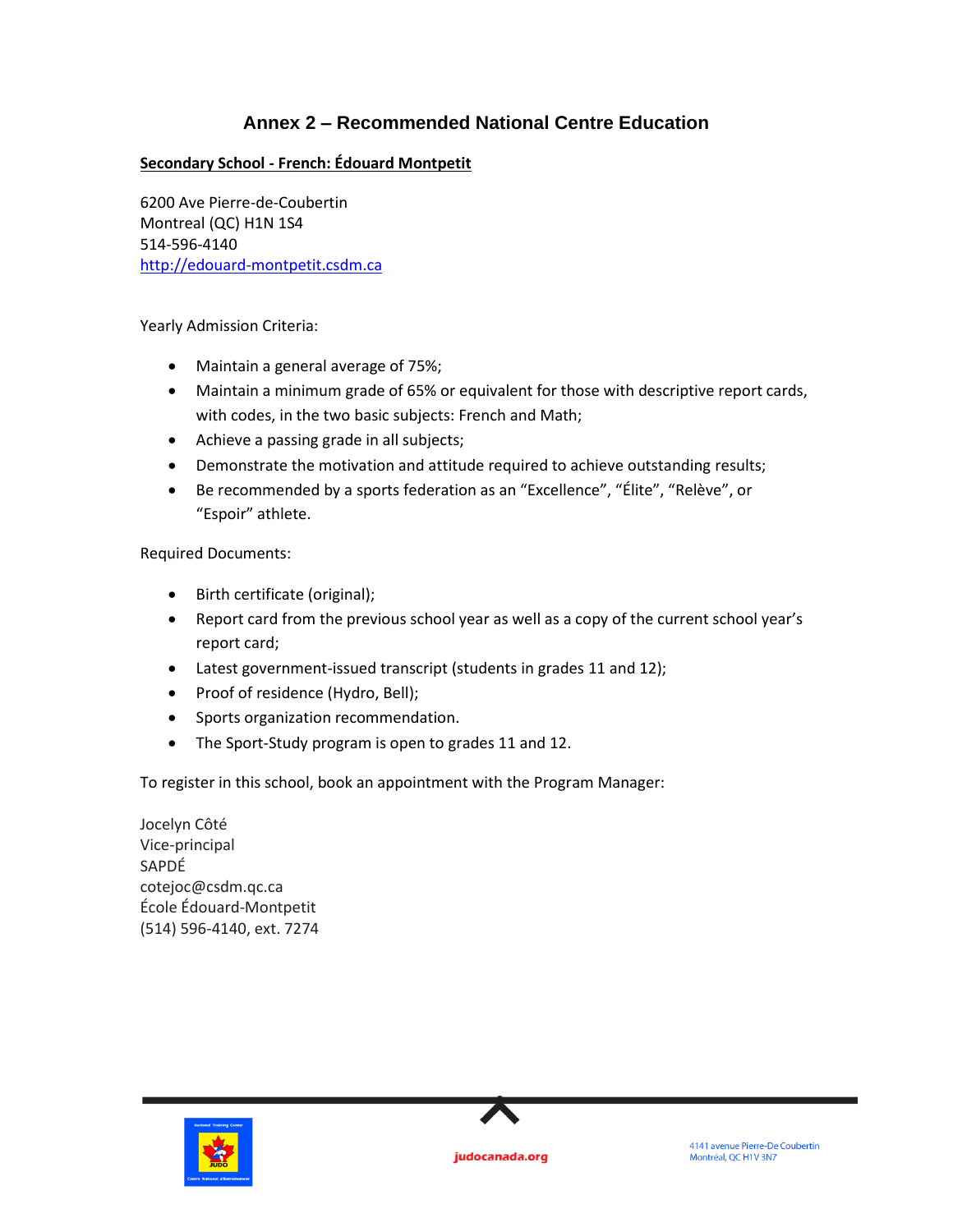## **Secondary School - French: Collège Mont-Royal**

2165 rue Baldwin Montreal (QC) H1L 5A7 514-351-7851 [http://collegemont-royal.qc.ca](http://collegemont-royal.qc.ca/)

#### Judo sport concentration program with the National Training Centre

Collège Mont-Royal is a private francophone mixed high school delivering the classes prescribed by the Department of Education.

Tuition and teaching material: \$3550 For more information: Anne-Marie Blais (director general)[: amblais@collegemont-royal.qc.ca](mailto:amblais@collegemont-royal.qc.ca)

### **Secondary School - English: Lester B. Pearson**

11 575 rue P.M. Favier Montréal-Nord (QC) H1G 6E5 514-328-4442 514-328-4443 (Fax) <http://www.emsb.qc.ca/lesterbpearson/>

Yearly Admission Criteria:

- Meet academic requirements;
- Be recommended by a sports federation as an "Excellence", "Élite", "Relève", or "Espoir" athlete;
- Be eligible to attend a public English school;
- The Sport-Study program is open to grades 11 and 12.

To register in this school, book an appointment with the Program Manager: 514-328-4442 [lesterbpearson@emsb.qc.ca](mailto:lesterbpearson@emsb.qc.ca)

### *\*Billeting with host families*

\*For information on host families, please contact: Marie-Hélène Chisholm[: mh.chisholm@judocanada.org](mailto:mh.chisholm@judocanada.org)



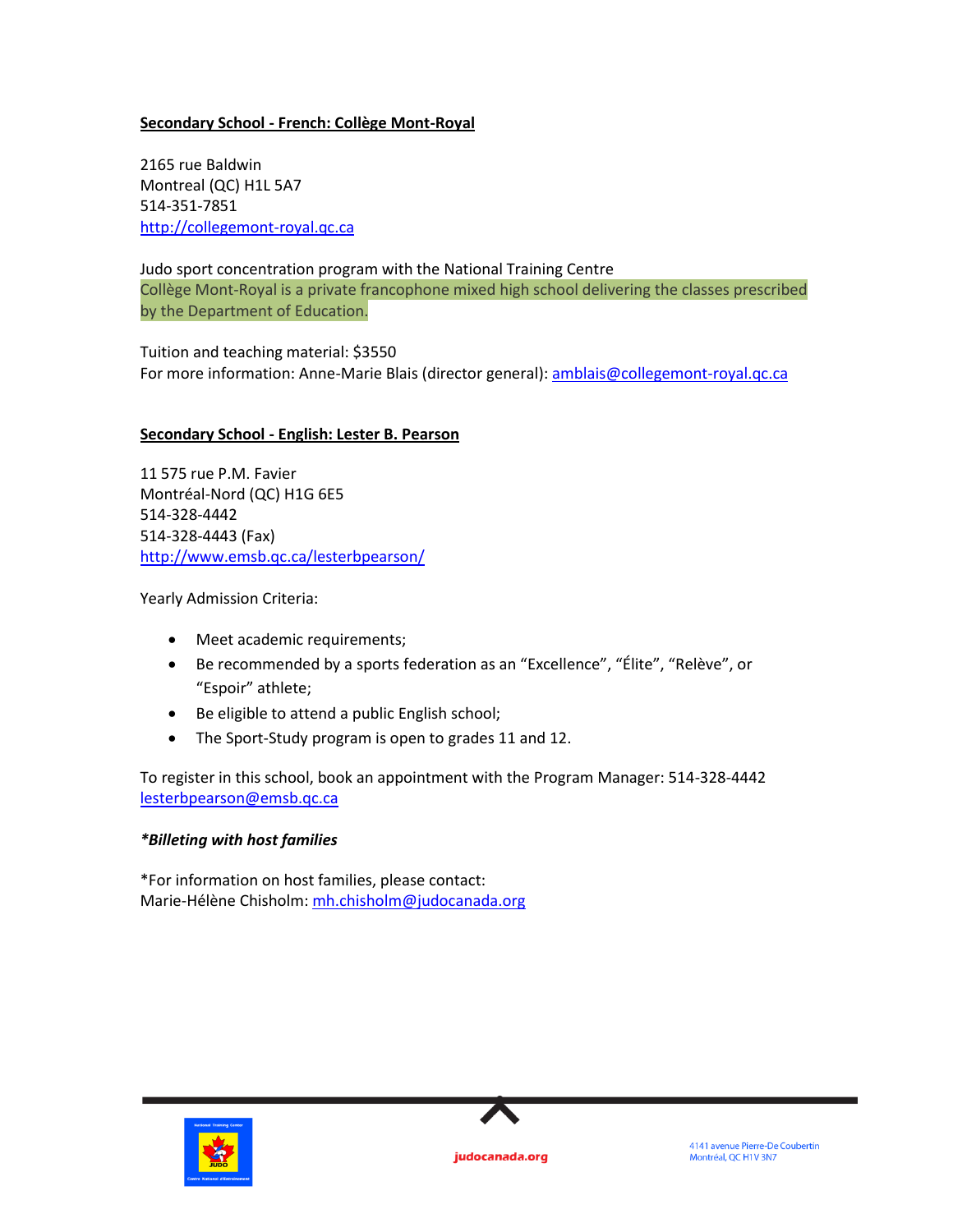## Alliance Sport-Études: Cegep and Universities

## **ADMISSION REQUIREMENTS**

To be admitted to Alliance Sport-Études, you must:

Be admitted to an Alliance Sport-Études member college.

- A) Play in the Ligue de hockey junior majeur du Québec OR
- B) Be identified as an **Excellence, Élite, Relève** or **Espoir** athlete by a federation recognized by the Direction du sport et de l'activité physique of the ministère de l'Éducation, du Loisir et du Sport.

## **IMPORTANT DATES**

Applications for admission to Alliance Sport-Études must be completed online before **November 1** for the **winter semester** and before **March 1** for the **fall semester**.

## **ADMISSION FEES**

A **\$40** (non-refundable) fee is charged for opening a student-athlete file at both the college and university level. There is a late application fee of **\$80**.

Application fees are only charged for the initial application and registration in Alliance Sport-Études is automatically renewed each semester.

# **ADMINISTRATION FEES**

### **College:**

To maintain their student-athlete status with the Alliance Sport-Études, college student-athletes are charged **\$46** per semester by the educational institution.

**Espoir** student-athletes are charged an additional administration fee of \$70 per semester by Alliance Sport-Études.

# **University:**

There are no administration fees for university student-athletes.



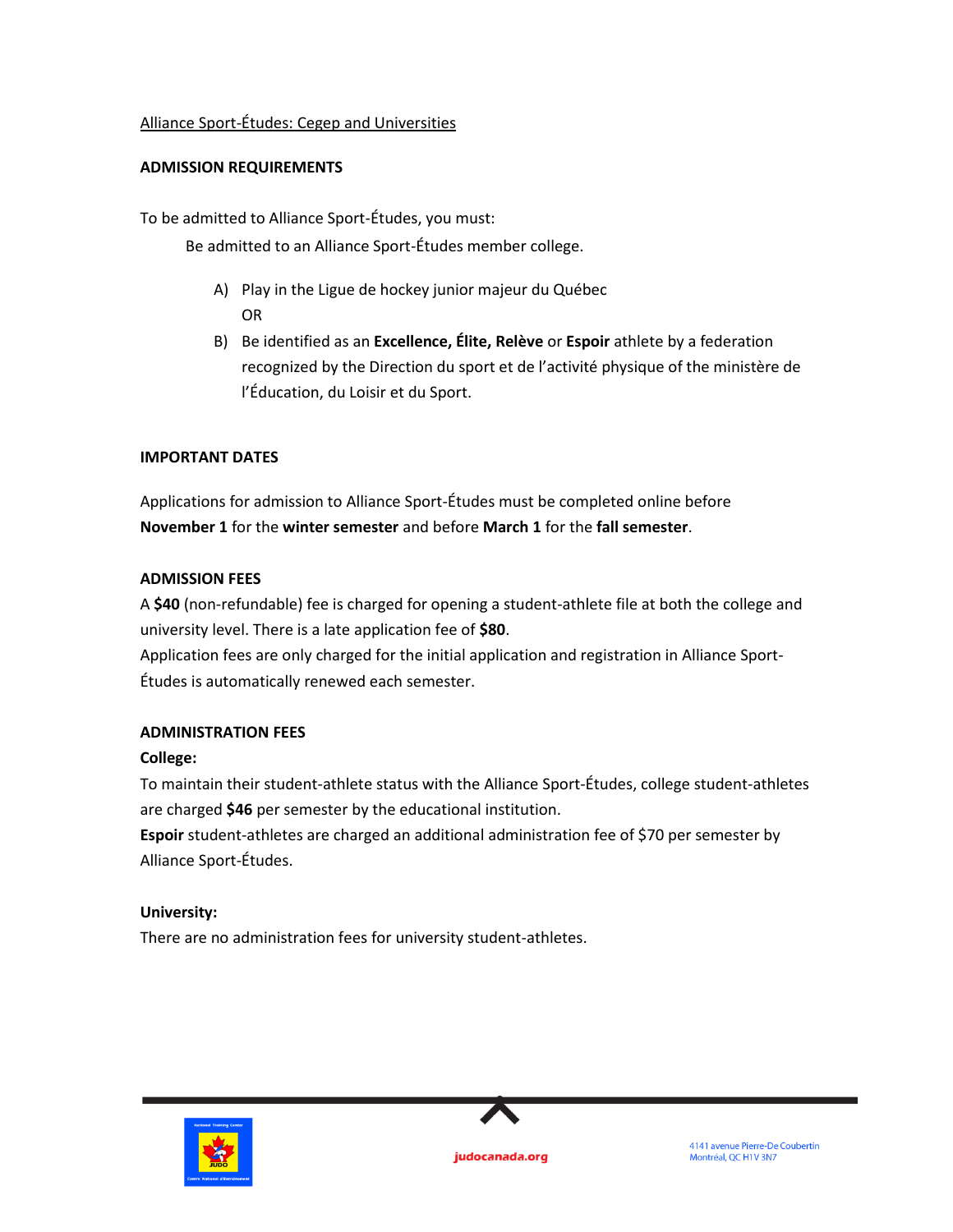### **Cégep@distance: Fee per class**

Student-athletes taking one or more courses with Cégep à distance are charged an additional administration fee of \$30 per course by Alliance Sport-Études to cover the individualized support for these courses. These fees cover accelerated registration services and course followup with Alliance educational consultants. For students **ONLY** following courses through Cégep@distance, an additional one-time request fee of \$30 is payable to Alliance Sport-Études. \*Additional fees for educational material and tuition fees for each class.

Lien pour faire une demande d'admission à l'Alliance Sport-Études : <https://alliancesportetudes.ca/en/student-athletes/application-for-admission/>

#### **Nearby Cegeps offering Sport-Study programs:**

#### **Collège de Maisonneuve**

3800 rue Sherbrooke Est Montreal (QC) H1X 2A2 Phone: (514) 254-7131 1.2 km from the Olympic Stadium **M**étro Pie-IX et Joliette <https://www.cmaisonneuve.qc.ca/?accueil>

#### **Collège Rosemont**

6400 16<sup>e</sup> Avenue Montreal (QC) H1X 2S9 (514) 376-1620 1.5 km from the Olympic Stadium  $\bigcirc$  Métro Rosemont and Langelier and bus 197 (East or West) [http://www.crosemont.qc.ca](http://www.crosemont.qc.ca/)

#### **Universities (Alliance Sport-Études members)**

**Université du Québec à Montréal** <https://uqam.ca/english/about/>

**Polytechnique de Montréal** <https://www.polymtl.ca/en>

**TELUQ** <https://www.teluq.ca/site/en/>

**Concordia University** <http://www.concordia.ca/>





judocanada.org

4141 avenue Pierre-De Coubertin Montréal, QC H1V 3N7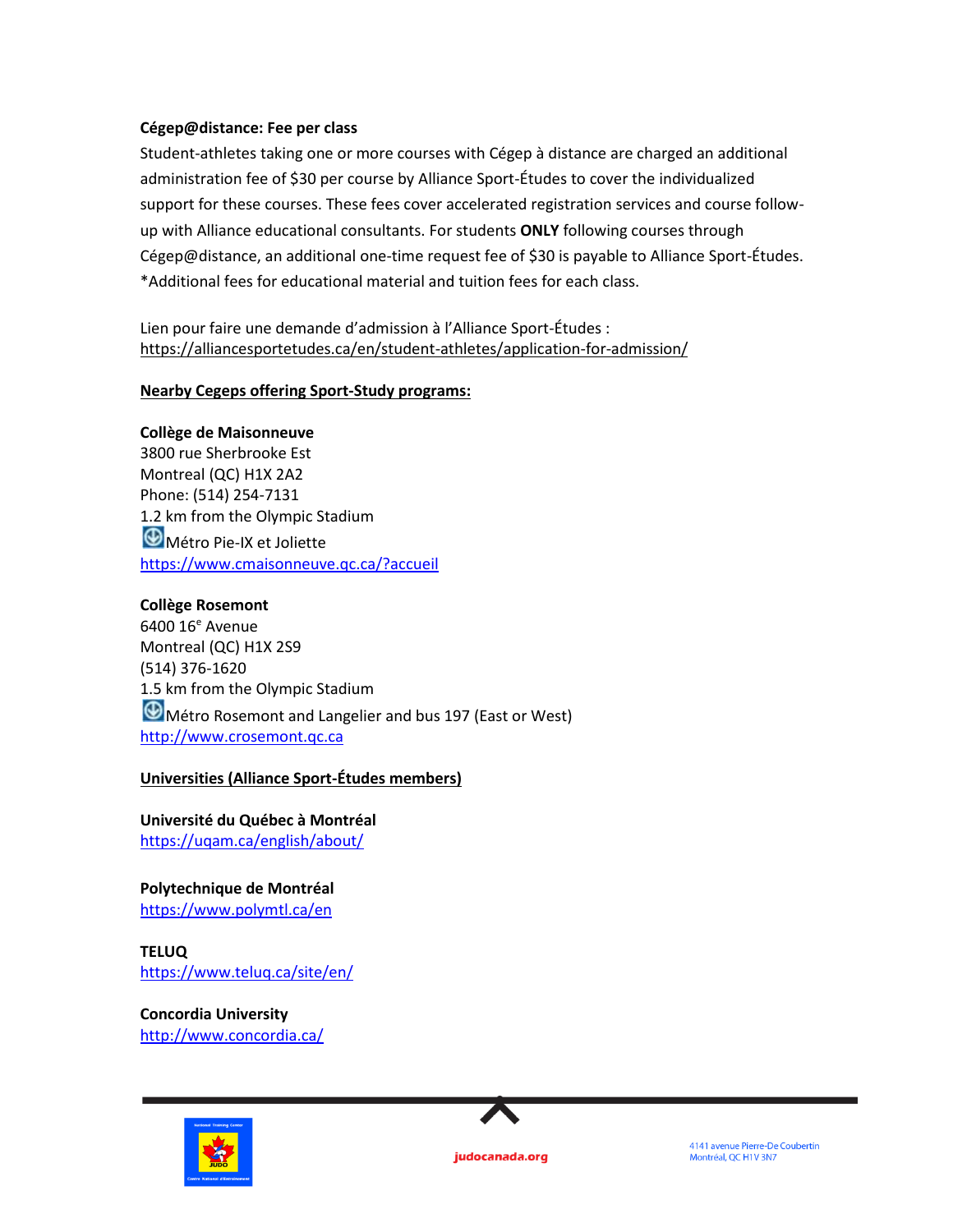# **Suggested accommodation:**

## **Résidences universitaires UQAM**

## <http://www.residences-uqam.qc.ca/univ/>



Two locations:

Résidence Est: 303 René Lévesque/Résidence Ouest: 2100 St-Urbain

The University Residences are accessible to students of any universities. The tenant must be enrolled full-time or part-time in an educational or research programs.

The prices vary between \$460 and \$960 per month\*. This pricing includes all taxes, high-speed internet, all charges for electricity, heating and basic phone (voice mail included).

The residential complex of UQAM is a safe place subject to regular monitoring.

## **\*Price subject to change**

Partial list of services:

- Furnished rooms and units
- Full communication system (telephone, internet, community TV and antenna connections for personal computers)
- Some rooms suitable for disabled people
- 9-month lease autumn/winter and 3 months for the summer
- Ready material such as iron, vacuum cleaner, etc.
- Student Lounge
- Individual post office box
- Convenience store and restaurant café
- Laundry rooms
- Near the Berri/UQAM metro station

### **Available apartments:**

**219 one-room studios (bachelor type)** for one, including a kitchenette, a work-room area and a bathroom. Rent: \$595\*/month

**8 couple studios with a closed bedroom and double bed** for two, including a kitchenette, a workroom area and a bathroom. Rent: \$960\*/month

**41 two-bedroom apartments with single beds**for two, including a kitchenette, a work-room area, a living room and a bathroom. Rent: \$575\*/month/room

**16 three-bedroom apartments with single beds** for three, including a kitchenette, a work-room area, a living room and a bathroom. Rent: \$565\*/month/room

**15 four-bedroom apartments with single beds** for four, including a kitchenette, a work-room area, a living room and a bathroom. Rent: \$550\*/month/room